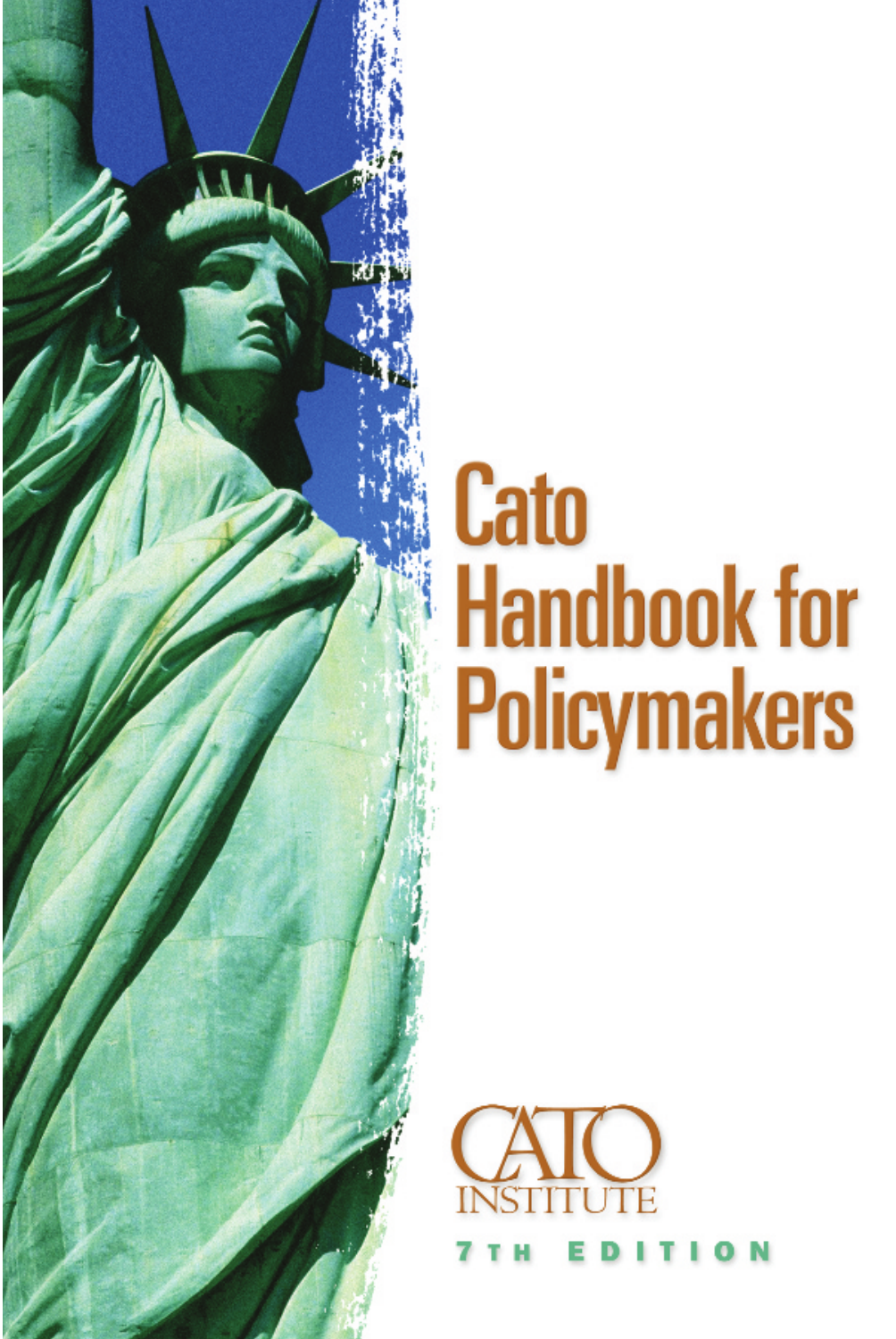# *7. The Delegation of Legislative Powers*

### *Congress should*

- require all ''lawmaking'' regulations to be affirmatively approved by Congress and signed into law by the president, as the Constitution requires for all laws; and
- establish a mechanism to force the legislative consideration of existing regulations during the reauthorization process.

## *Separation of Powers: The Bulwark of Liberty*

When the legislative and executive powers are united in the same person, or in the same body of magistrates, there can be no liberty.

—Montesquieu, *The Spirit of the Laws*

Article I, section 1, of the U.S. Constitution stipulates, ''All legislative powers herein granted shall be vested in the Congress of the United States, which shall consist of a Senate and House of Representatives.'' Article II, section 3, stipulates that the president ''shall take care that the laws be faithfully executed.'' Thus, as we all learned in high school civics, the Constitution clearly requires the separation of powers between the branches of government.

The Founders thought concentration of power within a single government body was inimical to a free society. John Adams wrote in 1776 that ''a single assembly, possessed of all the powers of government, would make arbitrary laws for their own interest, and adjudge all controversies in their own favor.'' James Madison in *Federalist* no. 47 justified the Constitution's separation of powers by noting that it was a necessary prerequisite for ''a government of laws and not of men.'' Further, he wrote, ''The accumulation of all powers, legislative, executive, and judiciary, in the same hands, whether of one, a few, or many, and whether hereditary,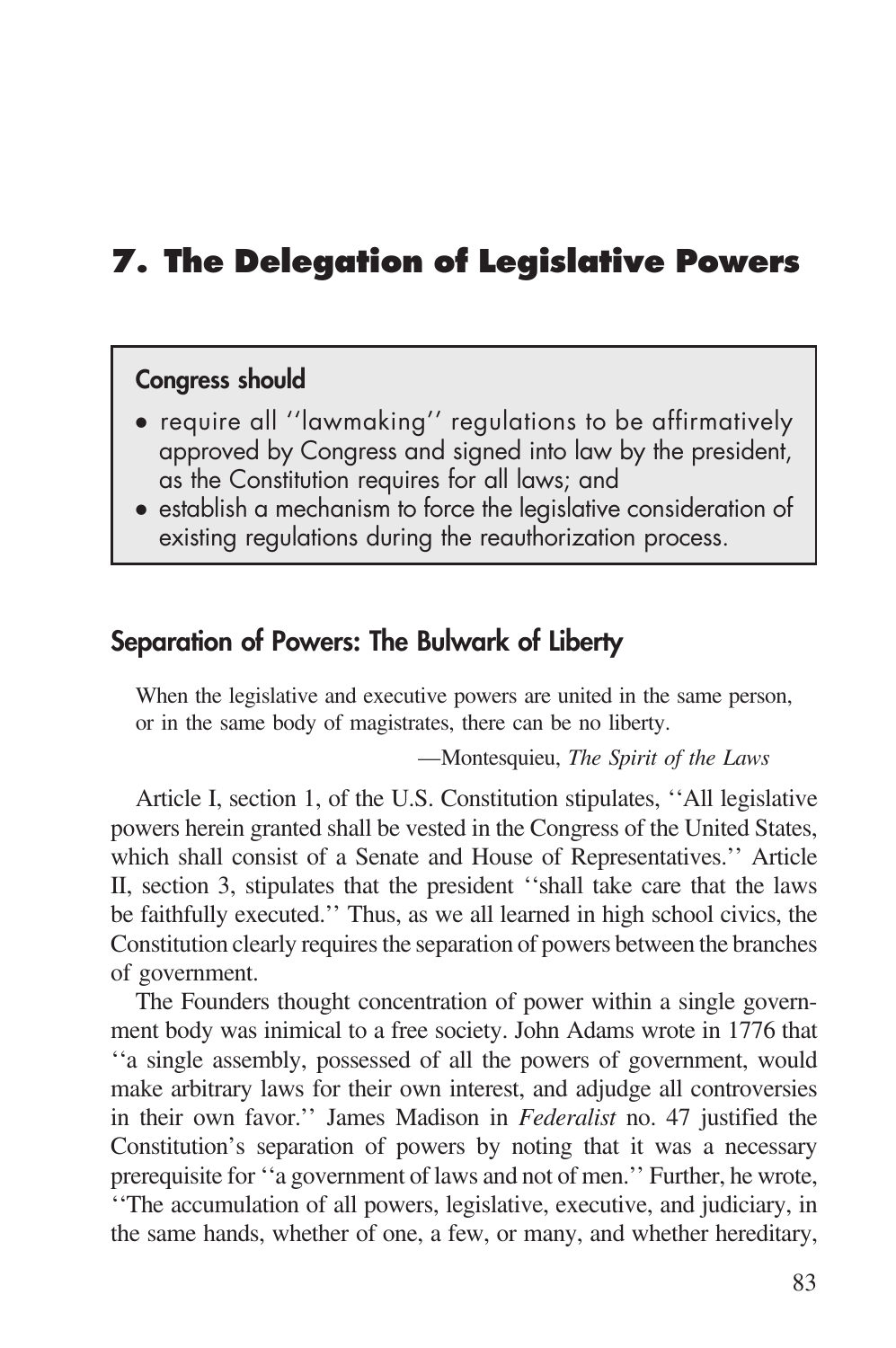self-appointed, or elective, may justly be pronounced the very definition of tyranny.''

For the first 150 years of the American Republic, the Supreme Court largely upheld the original constitutional design, requiring that Congress rather than administrators make the law. The courts rejected the suggestion that Congress could broadly delegate its lawmaking powers to others, particularly the executive branch. And for good reasons. First, the courts understood the Constitution to be a document of enumerated and thus limited powers, a document that neither explicitly nor implicitly gives Congress the power to delegate. Second, the Supreme Court and Congress both feared power concentrated in any one branch. Third, Americans believed that those who make the law should be directly accountable at the ballot box.

Supported by Congress, the courts, and the people, the separation of powers effectively restrained federal power, just as the Founders had intended. As Alexis de Tocqueville observed, ''The nation participates in the making of its laws by the choice of its legislators, and in the execution of them by the choice of agents of the executive government.'' He also observed that ''it may also be said to govern itself, so feeble and so restricted is the share left to the administrators, so little do the authorities forget their popular origins and the power from which they emanate.''

## *The New Deal: ''Delegation Running Riot''*

In his first inaugural address, Franklin Roosevelt compared the effect of the ongoing economic depression to a foreign invasion and argued that Congress should grant him sweeping powers to fight it. Shortly after his taking office in 1933, Congress granted Roosevelt virtually unlimited power to regulate commerce by passing the Agricultural Adjustment Act (which authorized the president to increase agricultural prices via administrative production controls) and the National Industrial Recovery Act, which authorized the president to issue industrial codes to regulate all aspects of the industries they covered. The Supreme Court responded in 1935 in its unanimous opinion in *A.L.A. Schechter Poultry Corp. v. United States*. The Court overturned the industrial code provisions of the NIRA, and, in a separate opinion, Justice Benjamin Cardozo termed the NIRA and thus the New Deal—''delegation running riot.'' That same year, the Court struck down additional NIRA delegations of power in *Panama Refining Co. v. Ryan*.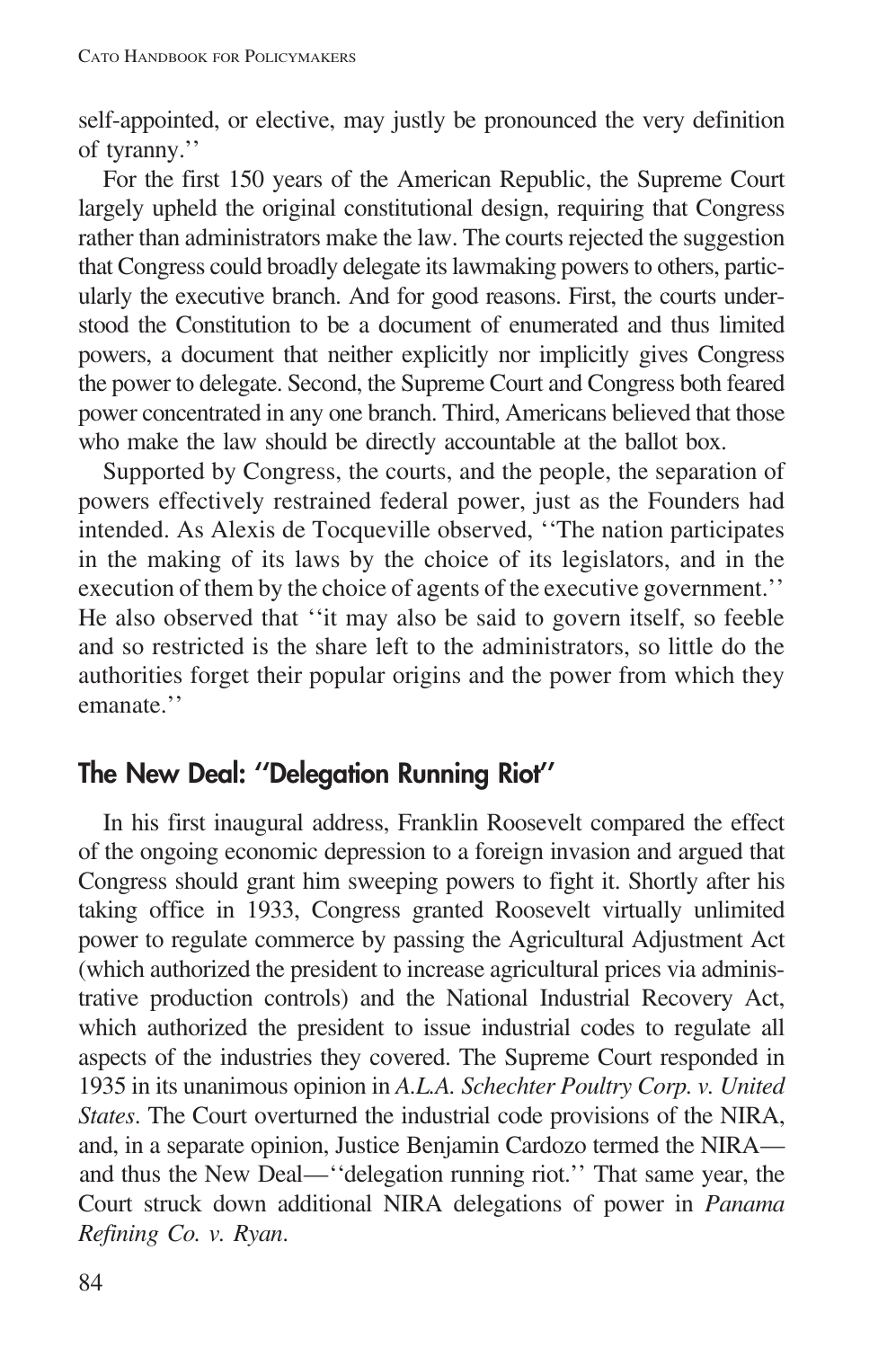Largely because of these decisions, President Roosevelt decried the Court's interference with his political agenda and proposed legislation enlarging the size of the Court so that he could appoint additional justices the so-called Court-packing plan. He lost that battle but won the war. Although the Court never explicitly reversed its 1935 decisions and continues to articulate essentially the same verbal formulas defining the scope of permissible delegation—indeed, *Schechter* and *Panama Refining* are theoretically good law today—it would be nearly 40 years before the Court again struck down a business regulation on delegation grounds.

As long as Congress articulates some intelligible standard (no matter how vague or arbitrary) to govern executive lawmaking, courts today allow delegation, in Cardozo's words, to run riot. John Locke's admonition that the legislature ''cannot transfer the power of making laws to any other hands, for it being but a delegated power from the people, they who have it cannot pass it over to others,'' recalls an era when individual liberty mattered more than administrative convenience. As Federal District Judge Roger Vinson wrote in *United States v. Mills* in 1989:

A delegation doctrine which essentially allows Congress to abdicate its power to define the elements of a criminal offense, in favor of an unelected administrative agency such as the [Army] Corps of Engineers, does violence to this time-honored principle. . . . Deferent and minimal judicial review of Congress' transfer of its criminal lawmaking function to other bodies, in other branches, calls into question the vitality of the tripartite system established by our Constitution. It also calls into question the nexus that must exist between the law so applied and simple logic and common sense. Yet that seems to be the state of the law.

## *Delegation: The Corrosive Agent of Democracy*

Delegation does violence, not only to the ideal construct of a free society but also to the daily practice of democracy itself. Ironically, delegation does not help secure ''good government''; it helps to destroy it.

## *Delegation Breeds Political Irresponsibility*

Congress delegates power for much the same reason that Congress has run budget deficits for decades. With deficit spending, members of Congress can claim credit for the benefits of their expenditures yet escape blame for the costs. The public must pay ultimately, of course, but largely through taxes levied at some future time by some other officials. Likewise, delegation allows legislators to claim credit for the benefits that a regulatory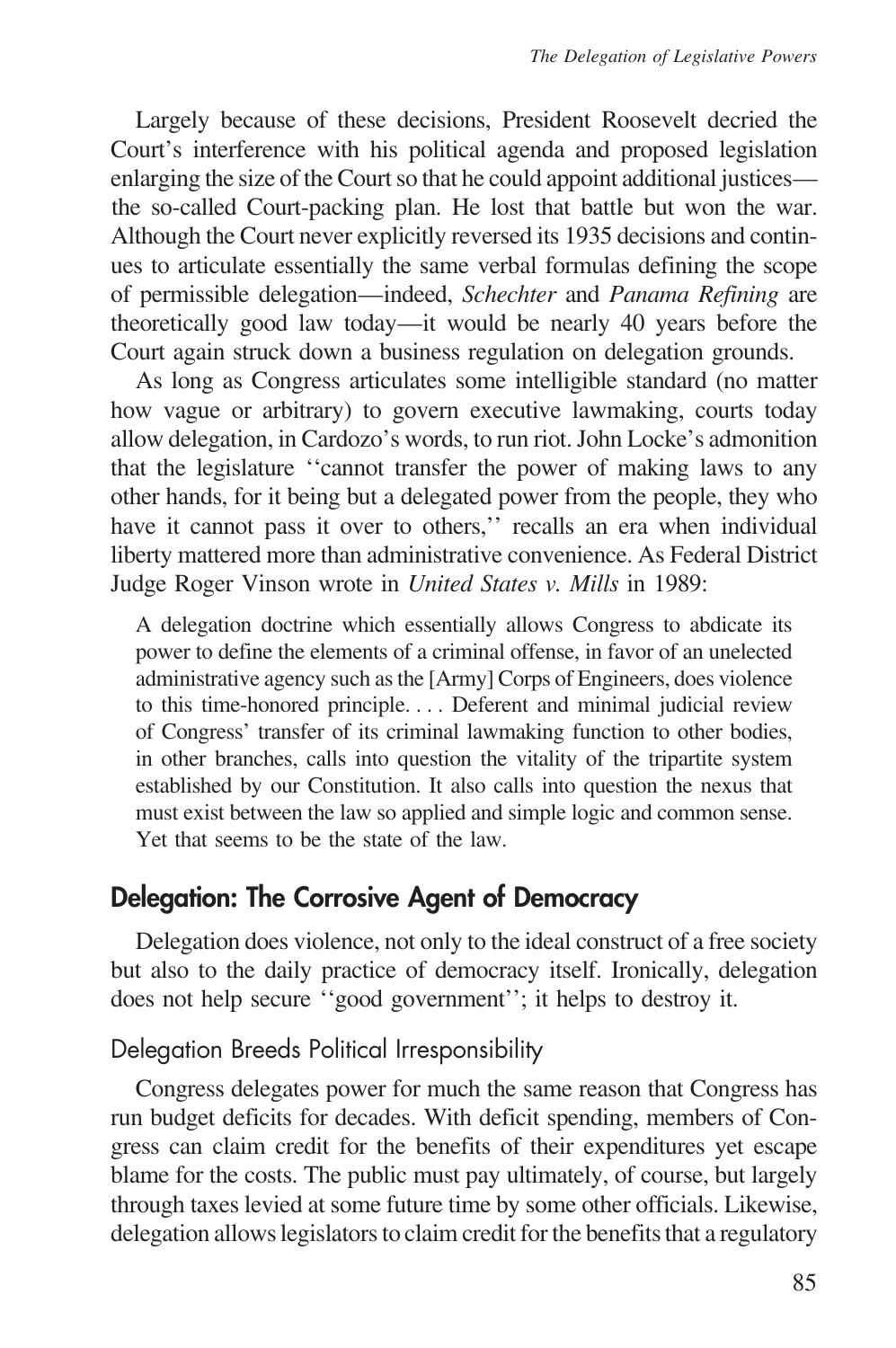statute airily promises yet escape the blame for the burdens it will impose, because they do not issue the laws needed to achieve those high-sounding benefits. The public inevitably must suffer regulatory costs to realize regulatory benefits, but the laws will come from an agency that legislators can then criticize for imposing excessive burdens on their constituents. Just as deficit spending allows legislators to appear to deliver money to some people without taking it from others, delegation allows them to appear to deliver regulatory benefits without imposing regulatory costs. It provides, in the words of former Environmental Protection Agency deputy administrator John Quarles, ''a handy set of mirrors—so useful in Washington—by which politicians can appear to kiss both sides of the apple.''

## *Delegation Is a Political Steroid for Organized Special Interests*

As the leading legal scholar John Hart Ely noted, ''One reason we have broadly based representative assemblies is to await something approaching a consensus before government intervenes.'' The Constitution was intentionally designed to curb the ''facility and excess of law-making'' (in the words of James Madison) by requiring that statutes go through a bicameral legislature and the president. Differences in the size and nature of the constituencies of representatives, senators, and the president—and the different lengths of their terms in office—increase the probability that the actions of each will reflect a different balance of interests. That diversity of viewpoint, plus the greater difficulty of prevailing in three forums rather than one, makes it far more difficult for special-interest groups or bare majorities to impose their will on the American people. Hence, the original design effectively required a supermajority to make law as a means of discouraging the selfish exercise of power by well-organized but narrow interests.

Delegation shifts the power to make law from a Congress comprising almost all interests to subgovernments typically representing only a small subset of all interests. The obstacles intentionally placed in the path of lawmaking disappear, to the benefit of organized interests. Diffuse broad interests typically find it even more difficult to press their case before an agency than before a legislature. They often have no direct representation in the administrative process, and effective representation typically requires special legal counsel, expert witnesses, and the capacity to reward or to punish top officials through political organization, press coverage, and close working relationships with members of the appropriate congressional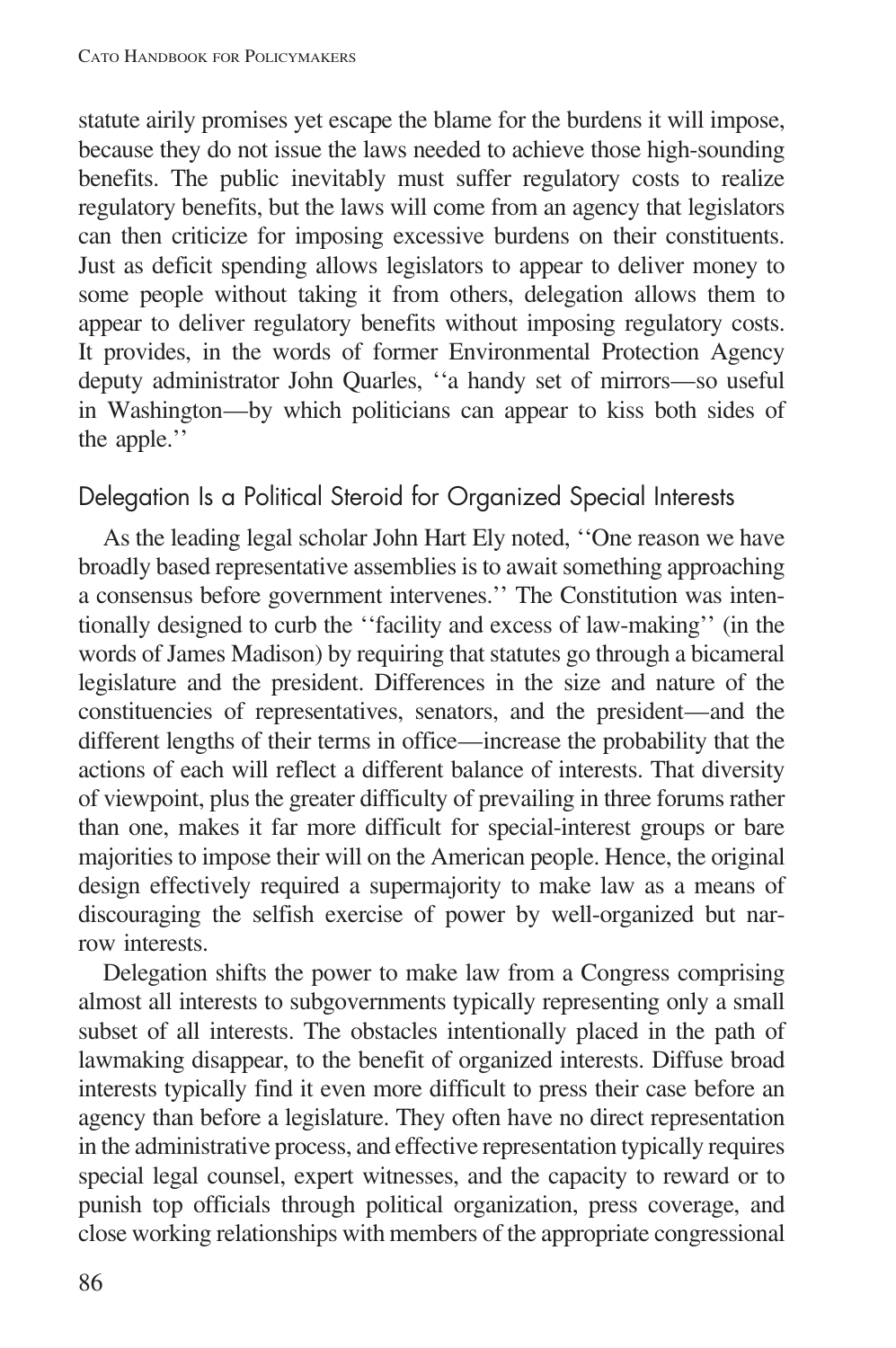subcommittee. As a result, the general public rarely qualifies as a ''stakeholder'' in agency proceedings and has little influence over the decision. Delegation thus vitiates Madison's desired check on the ''facility and excess of law-making.''

#### *Delegation Breeds the Leviathan State*

Scarcity of time constrains the growth of government. No matter how many laws Congress would like to pass, there are only so many hours in a session to do so. Delegation dramatically expands potential lawmaking by effectively ''deputizing'' tens of thousands of bureaucrats, often with broad and imprecise missions to ''go forth and legislate.'' Thus, as journalist Jacob Weisberg has noted: ''As a labor-saving device, delegation did for legislators what the washing machine did for the 1950s housewife. Government could now penetrate every nook and cranny of American life in a way that was simply impossible before.''

## *The Threadbare Case for Delegation*

Delegation has its defenders. Their arguments are not persuasive.

#### *The Myth of Technical Expertise*

Some argue delegation fosters better laws by transferring lawmaking from elected officials, who are beholden to concentrated interests, to experts, who can base their decisions solely on a cool appraisal of the public interest. Yet most agency heads are not scientists, engineers, economists, or other kinds of technical experts; they are political operatives. Since the Environmental Protection Agency's inception in 1970, for example, the overwhelming majority of its administrators and assistant administrators have been lawyers. As MIT professor Michael Golay wrote in *Science*: ''Environmental protection policy disagreements are not about what to conclude from the available scientific knowledge; they represent a struggle for political power among groups having vastly differing interests and visions for society. In this struggle, science is used as a means of legitimizing the various positions. . . . Science is a pawn, cynically abused as may suit the interests of a particular protagonist despite great ignorance concerning the problems being addressed.''

A lack of agency expertise does not necessarily pose a problem. Government by experts may be worse than government by elected officials. Experts may not possess superior moral knowledge or a better sense of what constitutes the public good. Indeed, specialization often impairs the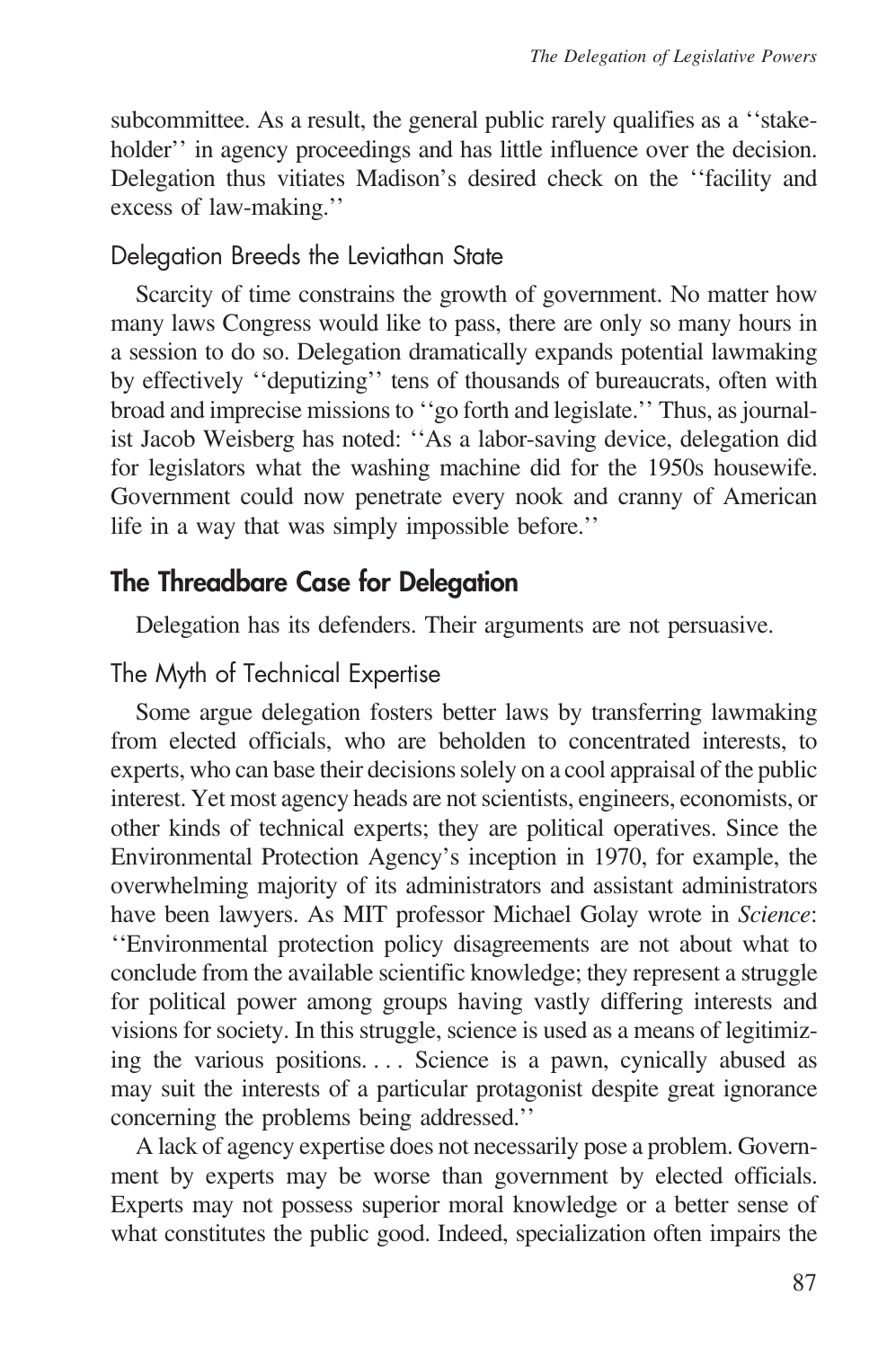capacity for moral judgment and breeds professional zealotry. Likewise, specialized expertise provides too narrow a base for the balanced judgments that intelligent policy requires.

Although both agency administrators and legislators often lack the expertise to evaluate technical arguments by themselves, they can get help from agency and committee staff, government institutes (such as the Centers for Disease Control and the Government Accountability Office), and private sources such as medical associations, think tanks, and university scientists. After all, hearings by Congress or agencies are supposed to provide such information.

And only someone naive about modern government would seriously claim that the winds of politics blow any less fiercely in administrative meeting rooms than they do in the halls of Congress. As Nobel laureate economist James Buchanan and others have observed, public officials have many incentives to pursue both private and political ends that often have little to do with their ostensible missions.

## *Is Congress Too Busy?*

New Dealers once argued that ''time spent on details [by Congress] must be at the sacrifice of time spent on matters of the broad public policy.'' But Congress today spends little time on ''matters of the broad public policy,'' largely because delegation forces Congress to spend a large chunk of its time constructing the legislative architecture—sometimes over a thousand pages of it—detailing exactly how various agencies are to decide important matters of policy. Once that architecture is in place, members of Congress find that a large part of their job entails navigating those bureaucratic mazes for special interests jockeying to influence the final nature of the law. Writing such instructions and performing agency oversight to ensure that they are carried out would be unnecessary if Congress made the rules in the first place.

Moreover, delegation often prolongs disputes and keeps standards of conduct murky because pressures from legislators and the complicated procedures imposed on agencies turn lawmaking into an excruciatingly slow process. Agencies typically report that they have issued only a small fraction of the laws that their long-standing statutory mandates require. Competing interests devote large sums of money and many of their best minds to this seemingly interminable process. For example, it took the EPA 16 years to ban lead in gasoline despite the fact that the 1970 Clean Air Act explicitly gave it the authority to do so. Simply making the rules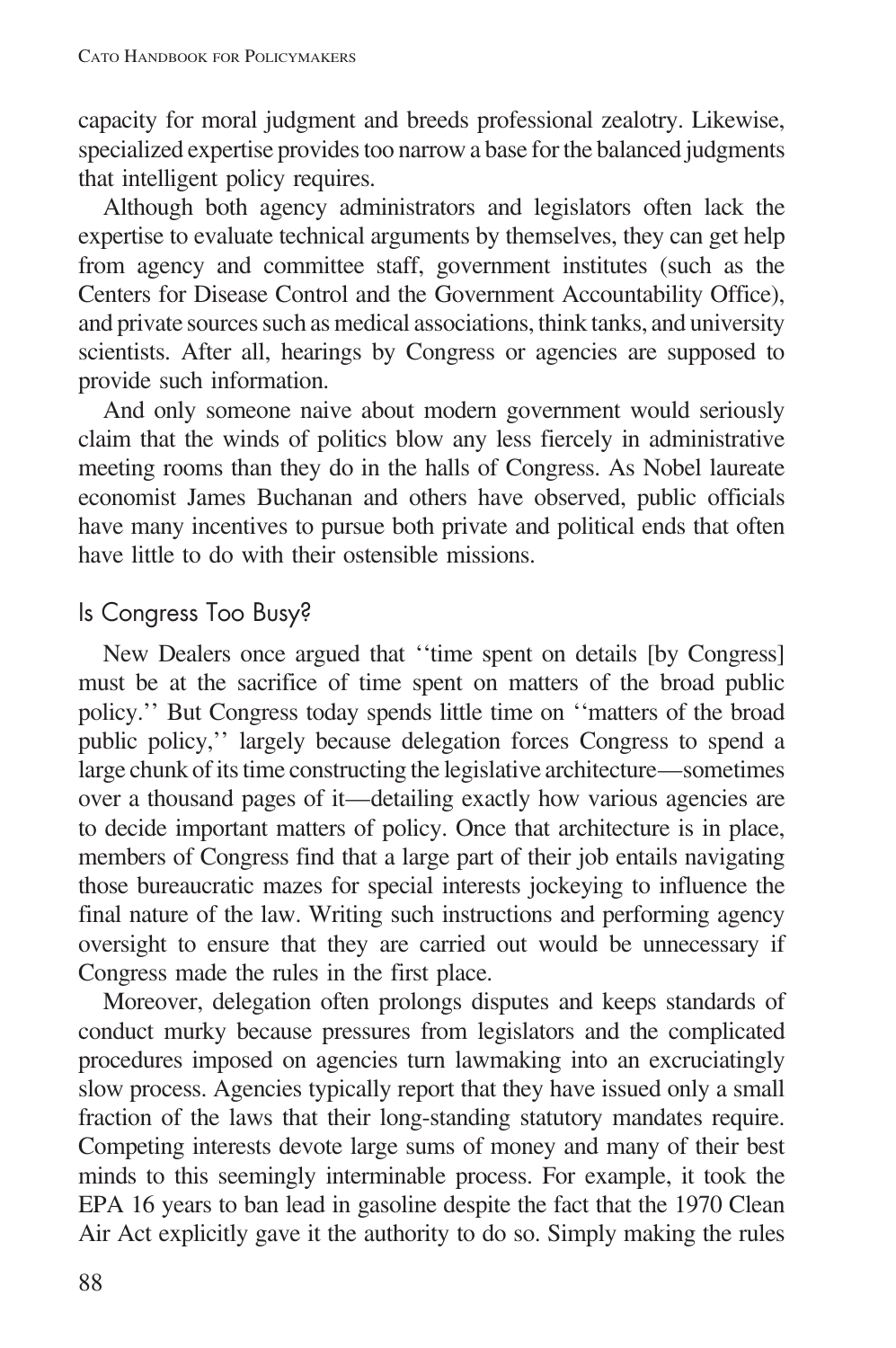the first time around in the legislative process would take less time than the multiyear regulatory sausage machine requires to issue standards.

## *Complex Rules for a Complex World*

Many believe the complex and technical world of today justifies delegation. As the Supreme Court opined in 1989, ''Our jurisprudence has been driven by a practical understanding that in our increasingly complex society, replete with ever changing and more technical problems, Congress simply cannot do its job absent an ability to delegate power under broad general directives.''

Yet the vast majority of decisions delegated to the executive branch are not particularly technical in nature. They are instead hotly political, for the reasons mentioned earlier. If Congress must regulate, it could (and probably should) jettison command-and-control regulations that make up the bulk of the *Federal Register* and instead adopt regulations that are less prescriptive and more performance based or market oriented. Most regulatory analysts on both the left and the right agree that this would also have the happy consequences of decreasing regulatory costs, increasing regulatory efficiency, and decreasing the burden on regulators. In addition, a Congress not skewed toward regulation by delegation would rediscover practical reasons for allowing many matters to be left to state and local regulators.

# *Conclusion*

We are today a nation governed not by elected officials, but by unelected bureaucrats. Forcing Congress to vote on every administrative regulation that establishes a rule of private conduct would prove the most revolutionary change in government since the Civil War. The central political issues of the 111th Congress—the complex and heavy-handed array of regulations that entangle virtually all manner of private conduct, the perceived inability of elections to affect the direction of government, the disturbing political power of special interests, the lack of popular respect for the law, the sometimes tyrannical and self-aggrandizing exercise of power by government, and populist resentment of an increasingly unaccountable political elite—are but symptoms of a disease largely caused by delegation. ''No regulation without representation!'' would be a fitting battle cry for a Congress truly interested in fundamental reform of government. It is a standard that both the left and the right could comfortably rally around, given that many prominent constitutional scholars, policy analysts, and